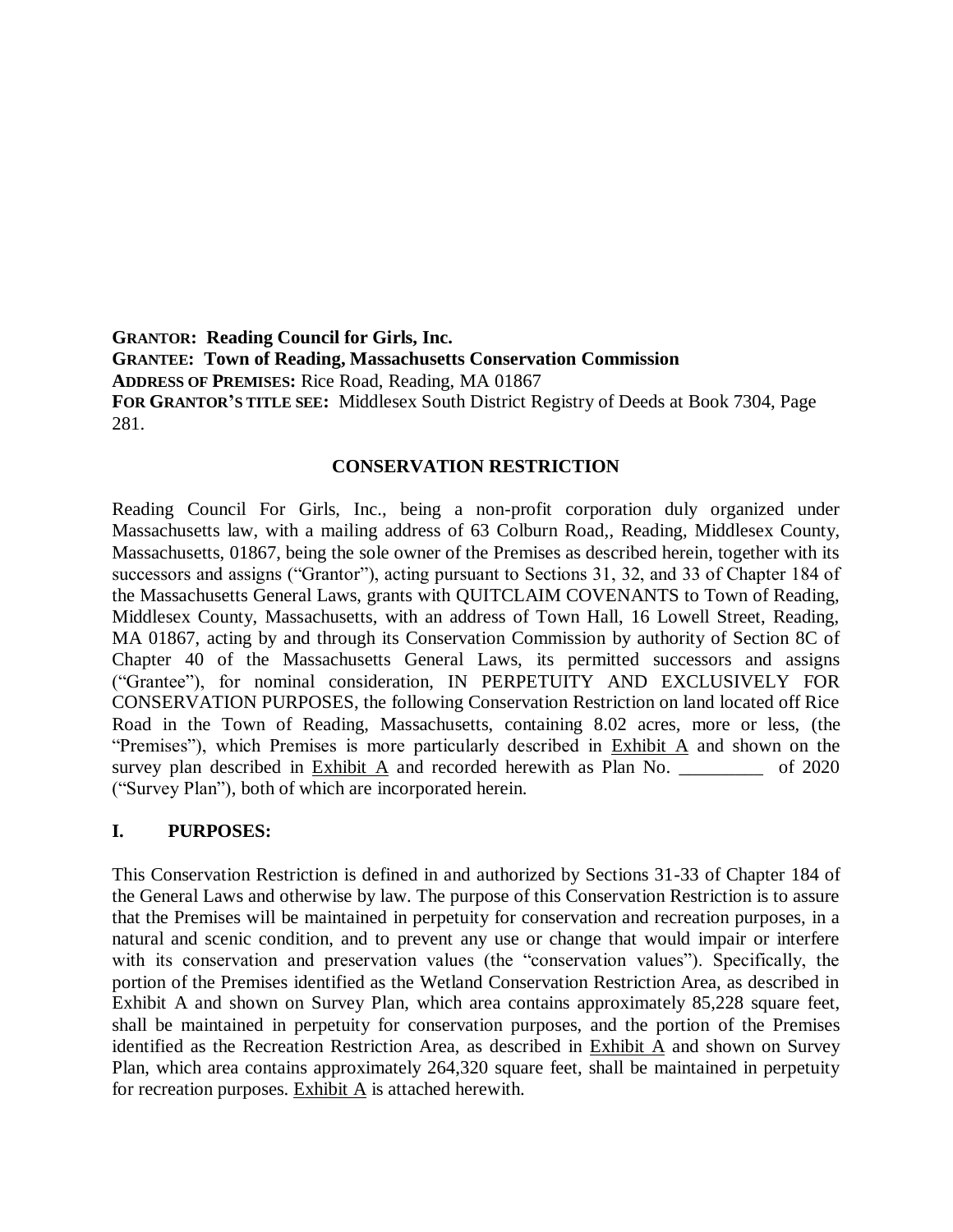### **The conservation values include the following**:

- Open Space Preservation. The Premises contributes to the protection of the scenic and natural character of the Town of Reading, Massachusetts and is adjacent to permanently protected conservation land owned by the Town of Reading, and the protection of the Premises will enhance the open-space value of these and nearby lands.
- Preservation of Wetlands. The Premises contains a portion of a wooded swamp wetland complex as identified by the Massachusetts Department of Environmental Protection (MassDEP), which wetlands provide valuable habitat for a diverse array of wildlife species as well as provide the many other public benefits of wetlands protection recognized by the Commonwealth of Massachusetts (Massachusetts General Laws Chapter 131, section 40).
- Water Quality Protection. The majority of the Premises is located within a Zone II Wellhead Protection Area as defined by MassDEP, the protection of which is important for the preservation of the associated public water supply.

These and other conservation values of the Premises, as well as its current uses and state of improvement, are described in a Baseline Documentation Report ("Baseline Report") prepared by Grantee with the cooperation of the Grantor, consisting of maps, photographs, and other documents and on file with the Grantee and referenced herein. The Baseline Report (i) is acknowledged by Grantor and Grantee to be a complete and accurate representation of the condition and values of the Premises as of the date of this Conservation Restriction, (ii) is intended to fully comply with applicable Treasury Regulations, and (iii) is intended to serve as an objective information baseline for subsequent monitoring of compliance with the terms of this Conservation Restriction as described herein. Notwithstanding the foregoing, the parties may utilize any evidence of the condition of the Premises at the time of this grant other than the Baseline Report, should the Baseline Report be unavailable or if it does not adequately address the issues presented.

# **II. PROHIBITED ACTS AND USES, EXCEPTIONS THERETO, AND PERMITTED USES**

# **A. Prohibited Acts and Uses**

The Premises is divided into two areas, shown on the sketch plan in Survey Plan as the Wetland Conservation Restriction Area and the Recreation Restriction Area. Subject to the exceptions set forth herein, each area is subject to different restrictions particularly described in this Section II(A) below.

i. In the Wetland Conservation Restriction Area, the Grantor will not perform or allow others to perform the following acts and uses which are prohibited on, above, and below the Wetland Conservation Restriction Area: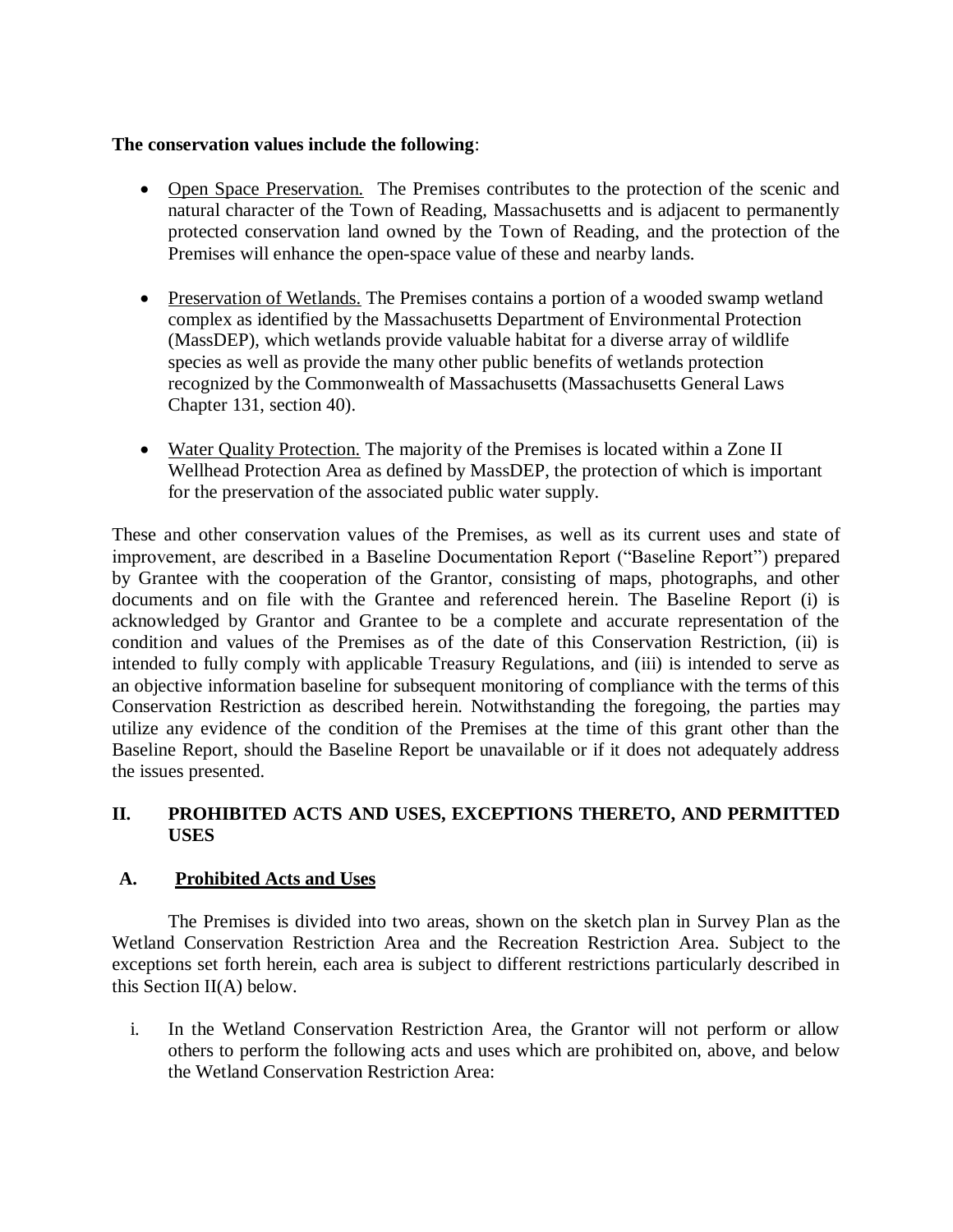- (1) Constructing, placing or allowing to remain any temporary or permanent building, tennis court, landing strip, mobile home, swimming pool, asphalt or concrete pavement, sign, fence, billboard or other advertising display, antenna, utility pole, tower, solar panel, solar array, conduit, line or other temporary or permanent structure or facility on, above or under the Wetland Conservation Restriction Area;
- (2) Mining, excavating, dredging or removing from the Wetland Conservation Restriction Area of soil, loam, peat, gravel, sand, rock or other mineral resource or natural deposit or otherwise making topographical changes to the area;
- (3) Placing, filling, storing or dumping of soil, refuse, trash, vehicle bodies or parts, rubbish, debris, junk, waste or other substance or material whatsoever or the installation of underground storage tanks;
- (4) Cutting, removing or otherwise destroying trees, grasses or other vegetation;
- (5) Activities detrimental to drainage, flood control, water conservation, water quality, erosion control, soil conservation, wildlife habitat, or archaeological conservation;
- (6) Use, parking or storage of vehicles including motorcycles, mopeds, all-terrain vehicles, trail bikes, or any other motorized vehicles on the Wetland Conservation Restriction Area except for vehicles necessary for public safety (i.e., fire, police, ambulance, other government officials) in carrying out their official duties;);
- (7) Subdivision or conveyance of a part or portion of the Wetland Conservation Restriction Area alone, or division or subdivision of the Wetland Conservation Restriction Area (as compared to conveyance of the Wetland Conservation Restriction Area in its entirety which shall be permitted), and no portion of the Wetland Conservation Restriction Area may be used towards building or development requirements on this or any other parcel;
- (8) The use of the Wetland Conservation Restriction Area for commercial recreation, business, residential or industrial use;
- (9) Any other use of the Wetland Conservation Restriction Area or activity which is inconsistent with the purpose of this Conservation Restriction or which would materially impair its conservation values.
- ii. In the Recreation Restriction Area, the Grantor will not perform or permit, and will take reasonable actions to prevent others from performing, the following acts and uses which are prohibited on, above, and below the Recreation Restriction Area:
- (1) Constructing, placing or allowing to remain any permanent dwelling, mobile home, structures used for commercial purposes, asphalt or concrete pavement, commercial antenna towers, on, above or under the Recreation Restriction Area;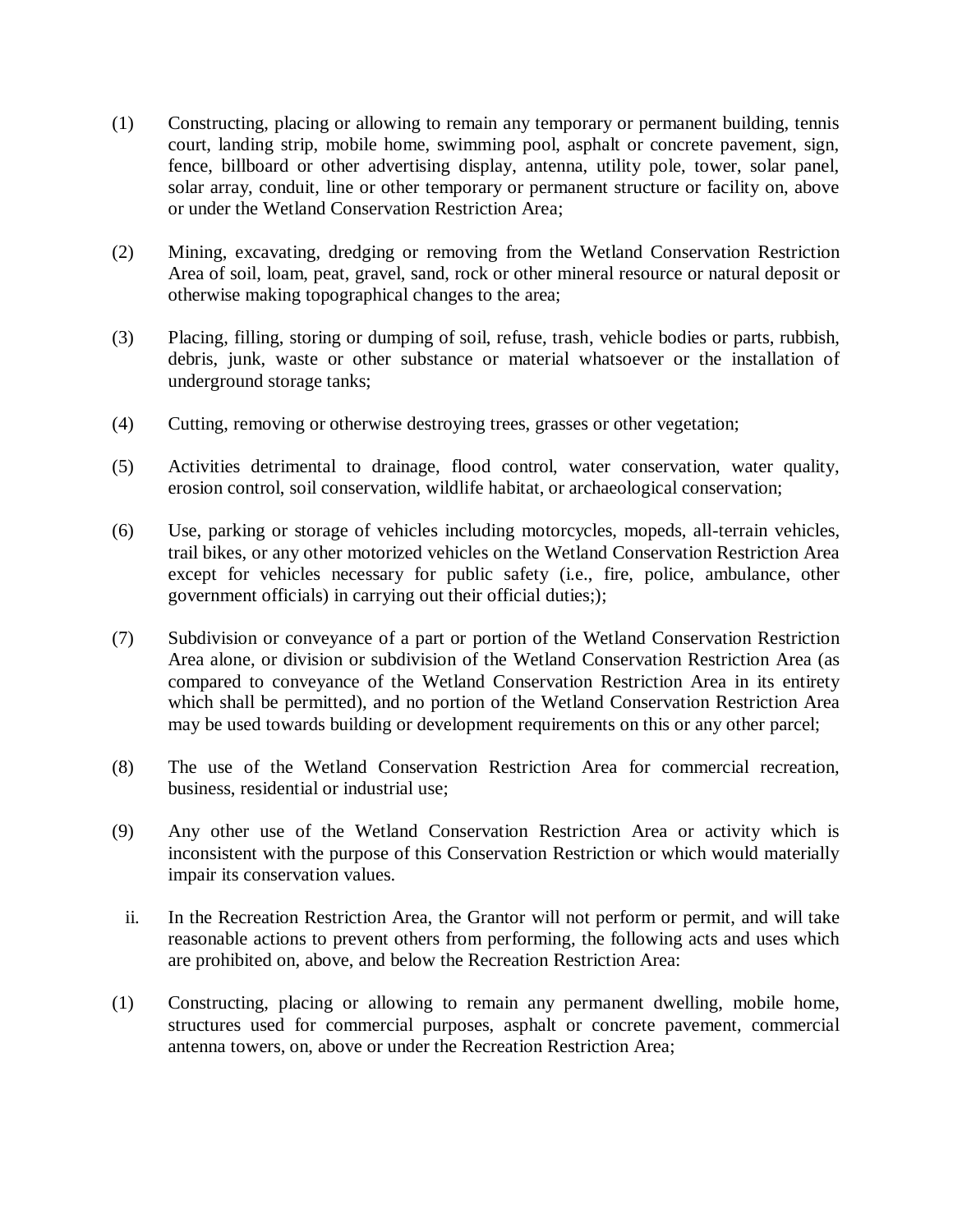- (2) Mining, excavating, dredging or removing from the Recreation Restriction Area of gravel, sand, rock or other mineral resources or natural deposits or otherwise making topographical changes to the area;
- (3) Placing, filling, storing or dumping of refuse, trash, vehicle bodies or parts, rubbish, debris, junk, waste or other substance or material whatsoever (other than dumpsters in the parking lot of the Premises), or the installation of underground storage tanks, other than those related to the management of stormwater drainage for the protection of the conservation values of the Premises;
- (4) Activities detrimental to drainage, flood control, water conservation, water quality, erosion control, soil conservation, or archaeological conservation;
- (5) Subdivision or conveyance of a part or portion of the Recreation Restriction Area alone, or division or subdivision of the Recreation Restriction Area (as compared to conveyance of the Recreation Restriction Area in its entirety which shall be permitted), and no portion of the Recreation Restriction Area may be used towards commercial development requirements on this or any other parcel;
- (6) The use of the Recreation Restriction Area for commercial or residential purposes;
- (7) Any other use of the Recreation Restriction Area or activity which is inconsistent with the purpose of this Conservation Restriction or which would materially impair its conservation values.

#### **B. Reserved Rights and Exceptions**

The Grantor and its successor in ownership reserve the right to conduct or permit the following activities and uses on the Premises, but only if such uses and activities do not impair the conservation values or purposes of this Conservation Restriction:

- i. On the *Wetland Conservation Restriction Area* and the *Recreation Restriction Area:*
- (1) Permits. The exercise of any right reserved by Grantor under this Paragraph B shall be in compliance with applicable zoning, the Wetlands Protection Act, and all other applicable federal, state and local laws, rules, regulations, and permits. The inclusion of any reserved right requiring a permit from a public agency does not imply that the Grantee or the Commonwealth takes any position whether such permit should be issued.
- (2) Signs. The erection, maintenance and replacement of signs with respect to trespass, trail access, identity, recreational functions, other reserved rights.
- (3) Vegetation Management. The selective minimal removing of brush, pruning and cutting to prevent, control or remove hazards, disease, insect or fire damage, or to preserve the present condition of the Premises, including vistas as documented in the Baseline Survey, woods roads, fence lines and trails and meadows;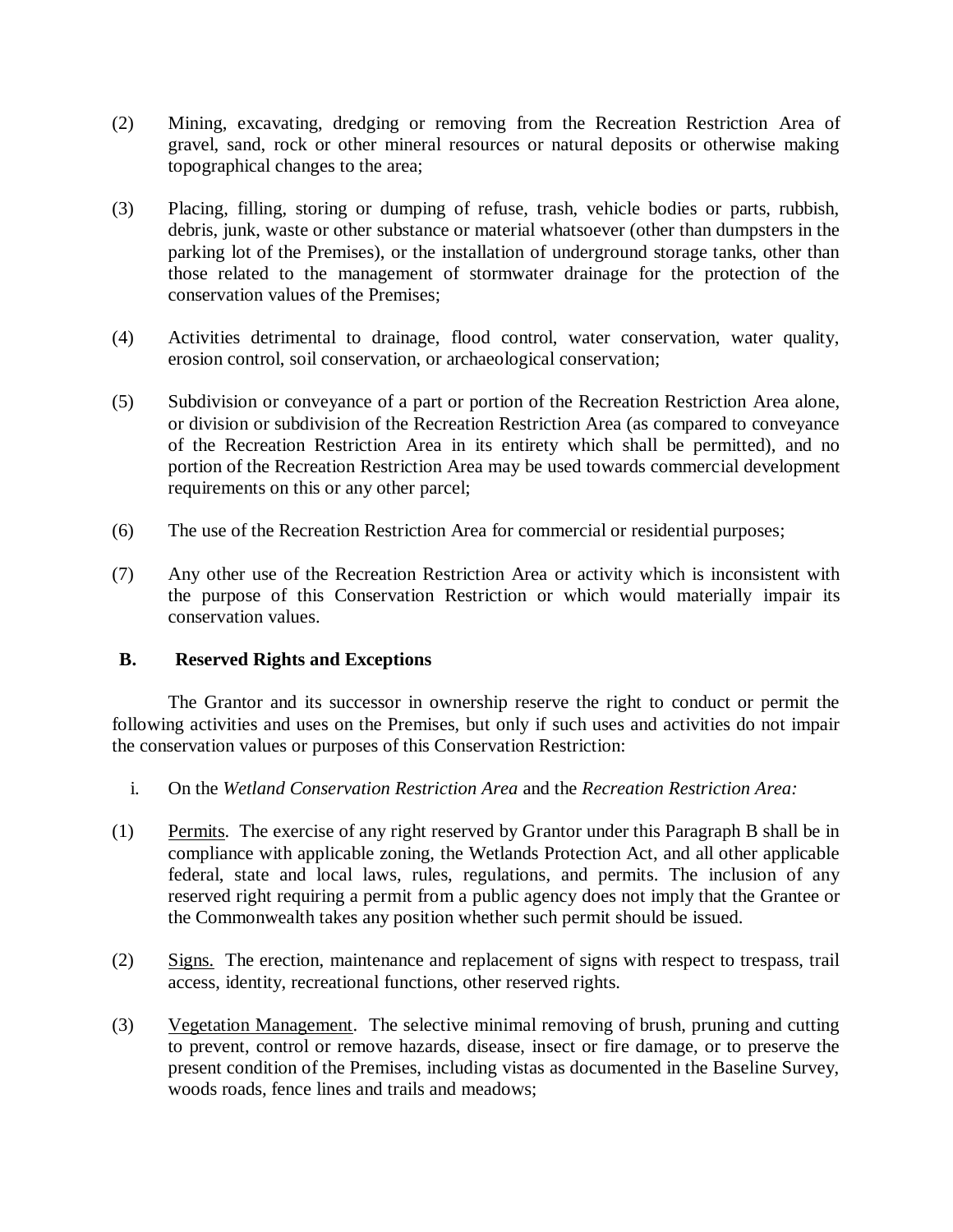- (4) Non-native or nuisance species. The removal of non-native or invasive species, the interplanting of native species, and the control of species in a manner that minimizes damage to surrounding, non-target species and preserves water quality;
- (5) Wildlife Habitat Improvement. With the prior written permission of Grantee, measures designed to restore native biotic communities, or to maintain, enhance or restore wildlife, wildlife habitat, or rare or endangered species including selective planting of native trees, shrubs and plant species.
- (6) Trails. The routine maintenance of existing trails. With prior notice to the Grantee, the construction of new trails or the relocation of existing trails, provided that any construction, relocation, or alteration results in trails that are no wider than six (6) feet.
	- ii. Exclusively on the Recreation Restriction Area portion of the Premises:

Use as a Recreational Facility. Grantor and Grantee acknowledge that the area designated "Recreational Restriction Area" in Exhibit A and shown on the Survey Plan has historically been and continues to be used as a recreational camp, and it is the intention of the Grantor to continue this use of the Recreational Restriction Area. Currently, the Premises is leased to the Girl Scouts of Eastern Massachusetts (together with its successors and assigns, "lessee"), for use as a day camp and related activities. Solely within the Recreational Restriction Area, the following additional uses shall be permitted:

- a. *Maintaining Existing Infrastructure and Improvements*. The use, maintenance, repair, replacement and expansion of the existing camp infrastructure elements, including, but not limited to, septic systems, electrical distribution systems, water lines, roads, driveways, parking areas, lodges, utility sheds, changing house, maintenance and support structures, swimming pool, fields, office buildings, other recreational structures, etc., all as shown in the Baseline Report; any replacement, relocation, or expansion of existing infrastructure and improvements shall be with prior written notice to the Grantee;
- b. *Existing Caretaker Residence*: The occupation, use, maintenance, repair and replacement, in substantially its same footprint and total interior square footage, of the existing single-family residence for use by the Grantor or its lessee for the purposes of housing caretakers for the Premises;
- c. *Recreational Improvements*. With prior written approval of the Grantee, the construction and maintenance of additional recreational improvements and creation of open areas provided said improvements can be constructed or removed without any significant disturbance of the soil (other than leveling open areas) and do not require a permanent foundation, but playgrounds, climbing walls, swing sets, ropes courses, and the like are allowed within the Recreation Restriction Area;
- d. *Handicap Accessible Improvements*. The installation, construction, use, maintenance, repair, and replacement of handicap ramps, parking areas, and such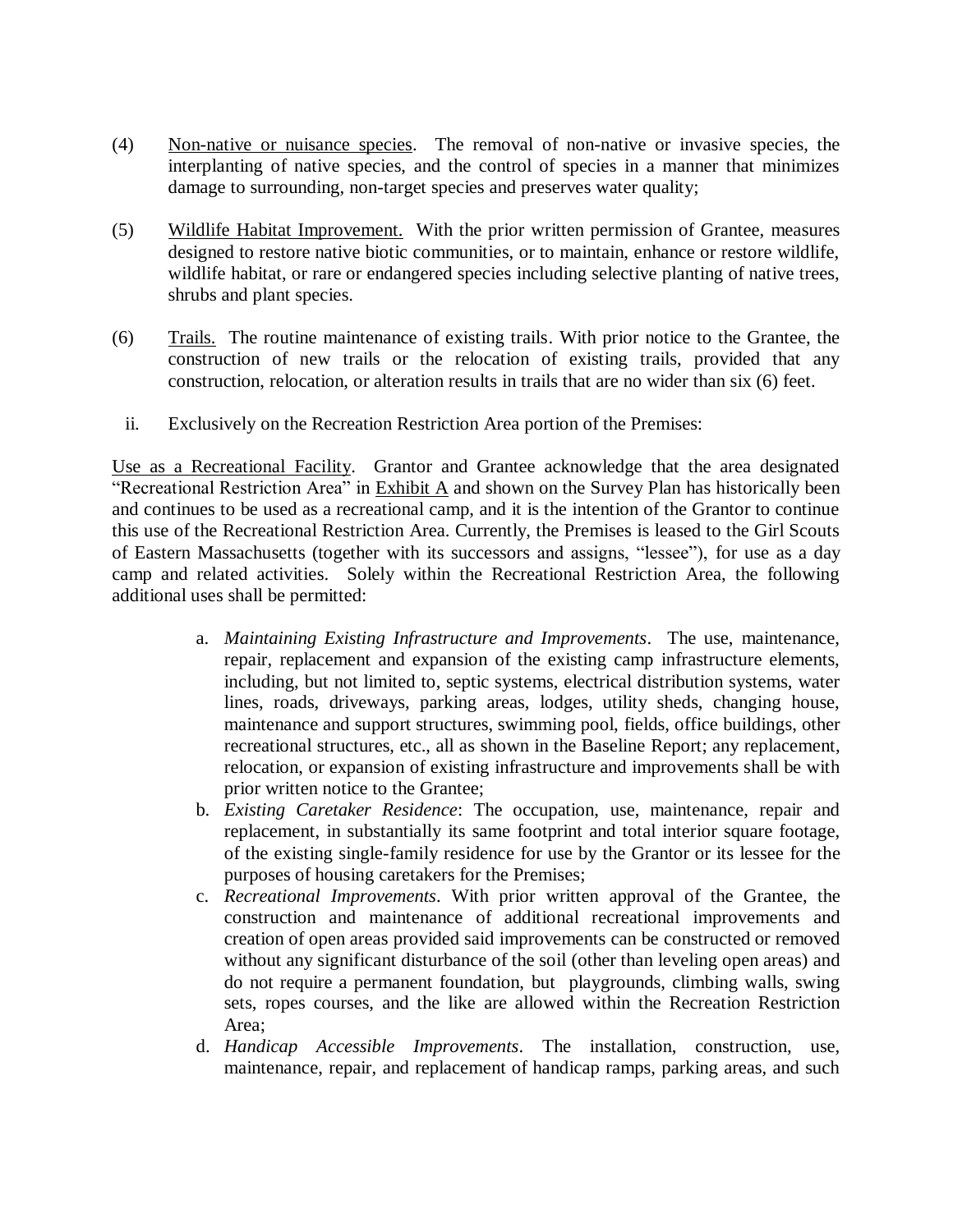other improvements as may be required for disabled access to camp buildings and other facilities:

- e. *Ongoing Recreational and Other Camp-Related Uses* Educational, Science, Technology, Engineering and Math training, day camp activities (for example, flag ceremonies, coding, robotics, stargazing, yoga, dance, song, arts, crafts, cooking, baking, games, etc.) (indoors and outdoors); swimming in pool; outdoor games on grassy areas (for example, yard games, sprinklers, slip and slide, etc.); outdoor cooking contained in fire pits; outdoor picnics and sheltering under temporary canopies in wooded areas; hiking; nature walks with plant, animal and tree identification; ropes and other challenge courses; overnight camping (indoors and outdoors);
- f. *Other Non-Profit Recreational Uses.* Provided that the use of the Recreational Restriction Area as a recreational camp is not precluded or limited, and provided that the following events shall be ancillary to and in support of the use of the Recreational Restriction Area as a recreational camp, and provided that such uses occur on no more than fifteen (15) days per calendar year, fundraising, meetings, trainings, lectures, functions, open houses, celebrations, picnics, and other group activities consistent with non-profit organizations and with the purposes of this Conservation Restriction.
- g. *Public Recreational Uses.* Public recreational use is permitted only under either of the following circumstances:
	- i. The Town of Reading becomes the fee owner of the Premises, provided that the Town of Reading complies with Section VI and Section IX of this Conservation Restriction prior to taking fee title to the Premises; or
	- ii. The Grantor expressly permits such public recreational access to the Premises consistent with subsections (e) and/or (f), above.

# **C. Notice and Approval.**

Whenever notice to or approval by Grantee is stated herein as being required, Grantor shall notify Grantee, by a method requiring proof of receipt, in writing not less than 60 days prior to the date Grantor intends to undertake the activity in question. The notice shall describe the nature, scope, design, location, timetable and any other material aspect of the proposed activity in sufficient detail to permit the Grantee to make an informed judgment as to its consistency with the purposes of this Conservation Restriction. Where Grantee's approval is required, Grantee shall grant or withhold approval in writing within 60 days of receipt of Grantor's request. Grantee's approval shall not be unreasonably withheld, but shall only be granted upon a showing that the proposed activity shall not materially impair the purposes of this Conservation Restriction.

Failure of Grantee to respond in writing within 60 days shall be deemed to constitute approval by Grantee of the request as submitted, so long as the request sets forth the provisions of this section relating to deemed approval after 60 days in the notice, the requested activity is not prohibited herein, and the activity will not materially impair the conservation values or purposes of this Conservation Restriction.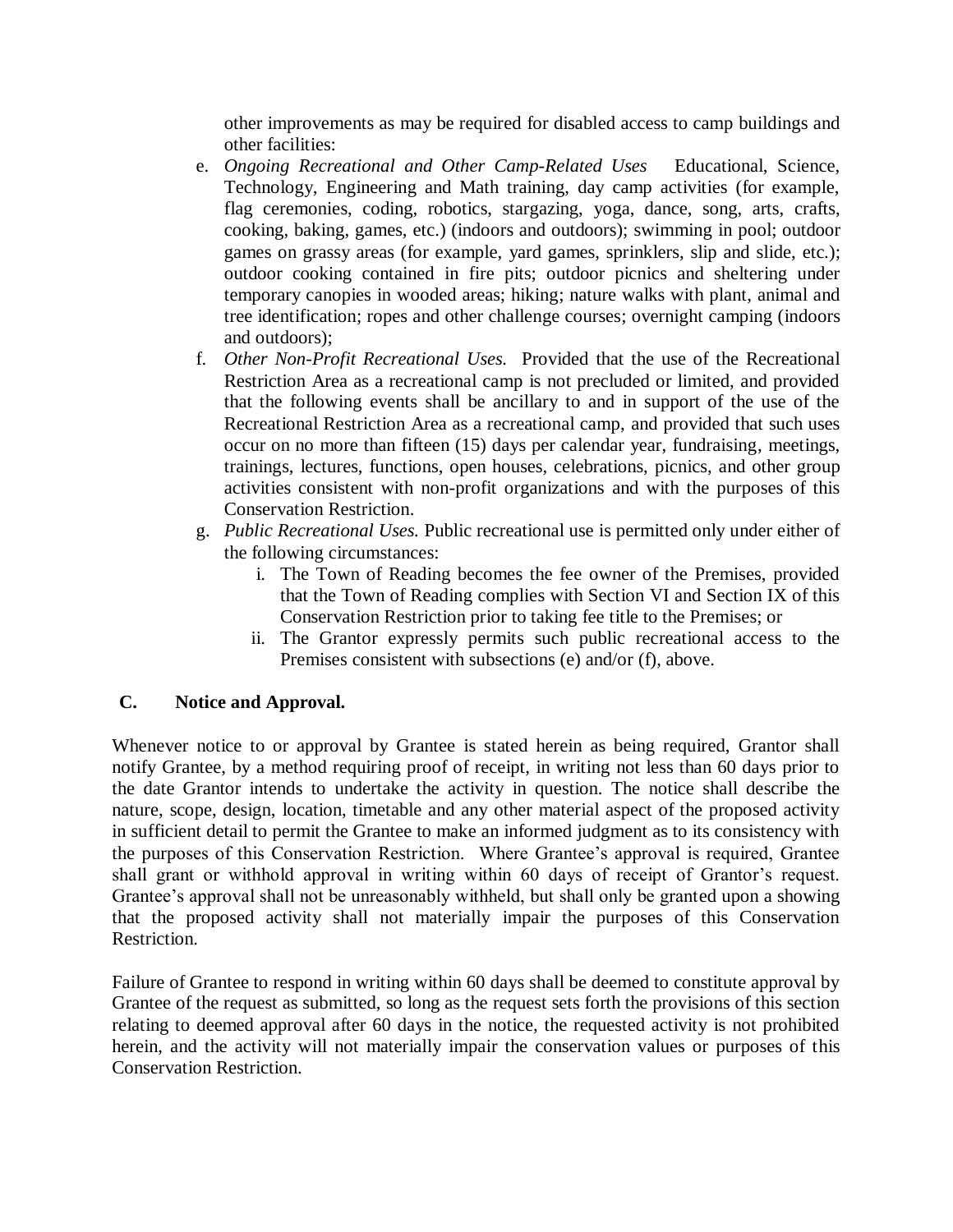# **III. LEGAL REMEDIES OF THE GRANTEE**

# **A. Legal and Injunctive Relief.**

The rights hereby granted shall include the right to enforce this Conservation Restriction by appropriate legal proceedings and to obtain injunctive and other equitable relief against any violations, including, without limitation, relief requiring restoration of the Premises to their condition prior to the time of the injury complained of (it being agreed that the Grantee will have no adequate remedy at law). The rights hereby granted shall be in addition to, and not in limitation of, any other rights and remedies available to the Grantee for the enforcement of this Conservation Restriction. Prior to instituting litigation to enforce any violations of this Conservation Restriction, the Grantee shall first notify the Grantor and Girl Scouts of Eastern Massachusetts, Inc., or the then current lessee of the Premises, of any purported violations, including the nature, scope, and any recommended remediation, and request the Grantor to remedy the violation, and the Grantor shall, immediately upon receipt of said notification, cease the objectionable action; if the violation is not remedied within 60 days, or any extension thereof agreed to between the parties, then the parties shall make a good faith effort to mediate the dispute before litigation is commenced.

The owner of the fee of the Premises during the period of its ownership and any entity lawfully using the Premises covenants and agrees to reimburse to Grantee all reasonable costs and expenses (including reasonable counsel fees) incurred in enforcing this Conservation Restriction or in taking reasonable measures to remedy, abate or correct any violation thereof, provided that a violation of this Conservation Restriction is expressly acknowledged by Grantor or determined by a court of competent jurisdiction to have occurred. In the event of a dispute over the boundaries of the Conservation Restriction, the then owner of the fee of the Premises shall pay for a survey and to have the boundaries permanently marked.

If Grantor prevails in any action brought by Grantee to enforce the terms of this Conservation Restriction, the Grantee, its successors and assigns, as the case may be, shall reimburse the Grantor for all reasonable costs and expenses (including reasonable attorney's fees) incurred in defending such action.

# **B. Non-Waiver.**

Enforcement of the terms of this Conservation Restriction shall be at the discretion of Grantee. Any election by the Grantee as to the manner and timing of its right to enforce this Conservation Restriction or otherwise exercise its rights hereunder shall not be deemed or construed to be a waiver of such rights.

# **C. Disclaimer of Liability**

By acceptance of this conservation restriction, the Grantee does not undertake any liability or obligation relating to the condition of the Premises pertaining to compliance with and including, but not limited to, hazardous materials, zoning, environmental laws and regulations, or acts not caused by the Grantee or its agents.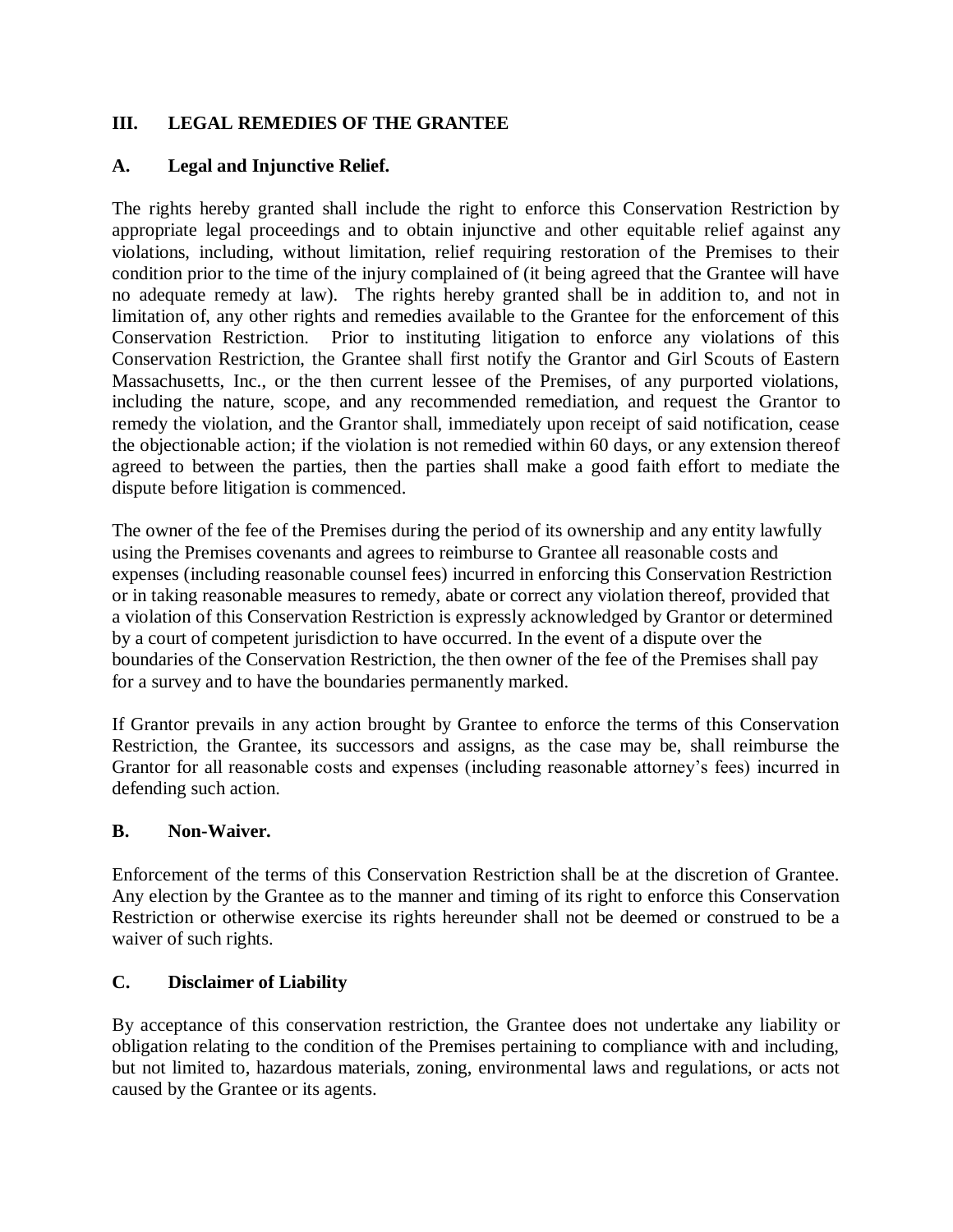### **D. Acts Beyond the Grantor's Control**

Nothing contained in this Conservation Restriction shall be construed to entitle the Grantee to bring any actions against the Grantor for any injury to or change in the Premises resulting from causes beyond the Grantor's control, including but not limited to fire, flood, storm and earth movement, or from any prudent action taken by the Grantor under emergency conditions to prevent, abate, or mitigate significant injury to the Premises resulting from such causes. In the event of any such occurrence, the Grantor and Grantee will cooperate in the restoration of the Premises, if desirable and feasible.

# **IV. ACCESS**

The Conservation Restriction hereby conveyed does not grant to the public generally, or to any other person any right to enter upon the Premises, except as provided for below.

The Grantor hereby grants to the Grantee, or its duly authorized agents or representatives, the right to enter the Premises upon fourteen (14) days prior written notice to Grantor and Girl Scouts of Eastern Massachusetts, Inc., or the then current lessee, and at reasonable times, for the purpose of inspecting the Premises to determine compliance with this Conservation Restriction. In addition, after Grantee provides sixty (60) days' prior written notice of a purported violation and the failure of the Grantor to cure said violation (within sixty (60) days after notice, or any extension thereof agreed to between the parties), unless an ongoing emergency requires immediate action to protect the conservation values, the Grantor grants to the Grantee the right to enter the Premises for the purpose of taking any and all actions with respect to the Premises as may be necessary or appropriate to remedy or abate any violation hereof, including but not limited to the right to perform a survey of boundary lines. Grantor shall respond timely to Grantee's requests for access. Grantee will permit Grantor to make advance arrangements to ensure the safety of Grantor's and lessee's staff, licensees, invitees, or other individuals or entities who may be present on the Premises through Grantor's or lessee's programming, operations, administration or any other lawful purpose. The entity legally occupying the Premises, which, as of this Conservation Restriction's Effective Date was the Girl Scouts of Eastern Massachusetts, the lessee, shall arrange to have a member of the entity's staff accompany Grantee to provide access to the Premises. Grantee shall have no right to access the buildings or other structures currently existing on the Premises or which may exist in the future during periods when such buildings or structures are occupied by Grantor or lessee.

# **V. EXTINGUISHMENT**

A. If circumstances arise in the future such that the purpose of this Conservation Restriction is rendered impossible to accomplish, this Conservation Restriction can only be terminated or extinguished, whether in whole or in part, by a court of competent jurisdiction under applicable law after review and approval by the Massachusetts Secretary of Energy and Environmental Affairs. If any change in conditions ever gives rise to extinguishment or other release of the Conservation Restriction under applicable law, then Grantees, on a subsequent sale, exchange, or involuntary conversion of the Premises, shall be entitled to a portion of the proceeds in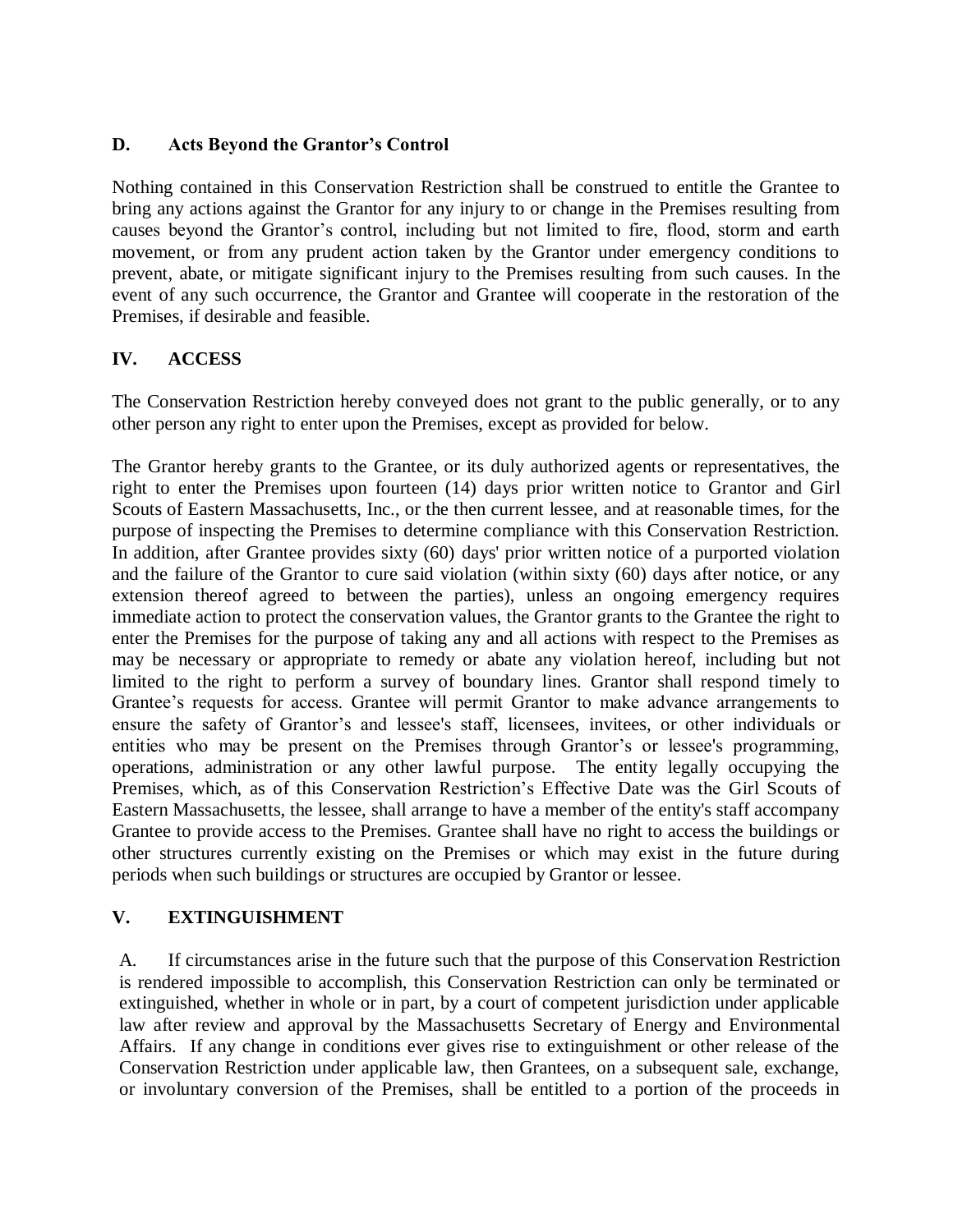accordance with Paragraph V(B) below, subject, however, to any applicable law which expressly provides for a different disposition of the proceeds and after complying with the terms of any gift, grant, or funding requirements. Grantees shall use its share of the proceeds in a manner consistent with the conservation purpose set forth herein.

B. Proceeds. Grantor and Grantee agree that the donation of this Conservation Restriction gives rise to a real property right, immediately vested in the Grantee, with a fair market value (determined through an appraisal) that is at least equal to the proportionate value that this Conservation Restriction bears to the value of the unrestricted property. Such proportionate value of the Grantee's property right shall remain constant. If, however, the nature of any taking of all or part of the Premises or any interest therein by public authority under power of eminent domain, condemnation, or other act of public authority, as described in Paragraph V(C), below, is such that the conservation interests protected hereby are unaffected by the taking, and if the damages awarded for the taking are based on the value of the Premises as encumbered by this Conservation Restriction, then the proceeds of such taking shall be payable in their entirety to the Grantor or its successors in interest. Any proceeds will be distributed only after complying with the terms of any gift, grant, or other funding requirements.

C. Grantor/Grantee Cooperation Regarding Public Action. Whenever all or any part of the Premises or any interest therein is taken by public authority under power of eminent domain or other act of public authority, then the Grantor and the Grantee shall cooperate in recovering the full value of all direct and consequential damages resulting from such action. All related expenses incurred by the Grantor and the Grantee shall first be paid out of any recovered proceeds, and the remaining proceeds shall be distributed between the Grantor and Grantee in accordance with Paragraph V(B) above, after complying with the terms of any law, gift, grant, or funding requirements. If a less than fee interest is taken, the proceeds shall be equitably allocated according to the nature of the interest taken. The Grantee shall use its share of the proceeds like a continuing trust in a manner consistent with the conservation purposes of this grant.

# **VI. ASSIGNABILITY**

A. Running of the Burden. The burdens of this Conservation Restriction shall run with the Premises in perpetuity, and shall be enforceable against the Grantor and the successors and assigns of the Grantor holding any interest in the Premises.

B. Execution of Instruments. The Grantee is authorized to record or file any notices or instruments appropriate to assuring the perpetual enforceability of this Conservation Restriction; the Grantor, on behalf of itself and its successors and assigns, appoints the Grantee its attorneyin-fact to execute, acknowledge and deliver any such instruments on its behalf. Without limiting the foregoing, the Grantor and its successors and assigns agree to execute any such instruments upon request.

C. Running of the Benefit. The benefits of this Conservation Restriction shall run to the Grantee, shall be in gross and shall not be assignable by the Grantee, except in the following instances: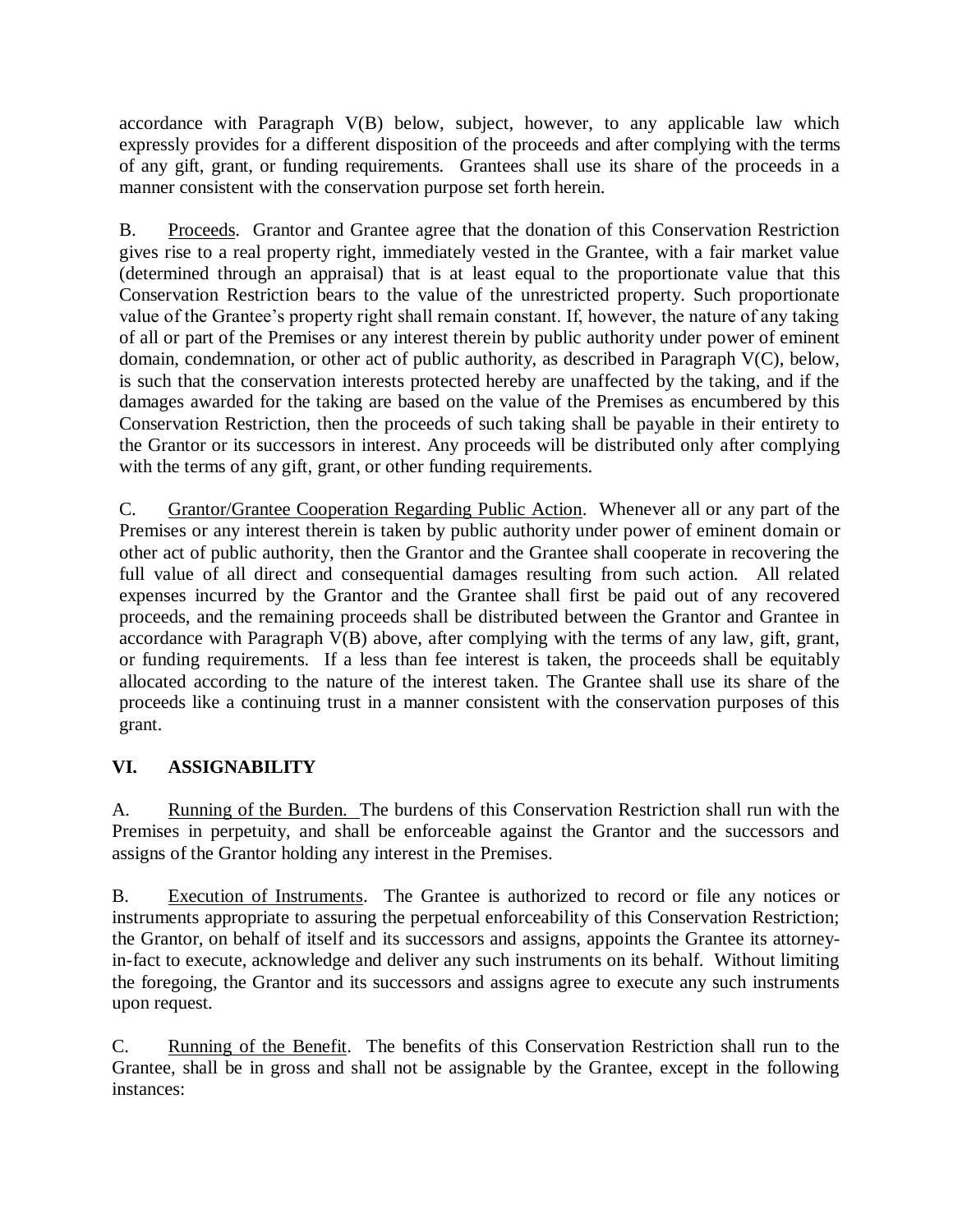As a condition of any assignment, the Grantee shall require that the purpose of this Conservation Restriction continues to be carried out; that the Assignee is not an owner of the fee in the Premises, and the Assignee, at the time of the assignment, qualifies under Section 170(h) of the Internal Revenue Code of 1986, as amended, and applicable regulations thereunder, and is a donee eligible to receive this Conservation Restriction under Section 32 of Chapter 184 of the General Laws of Massachusetts. Any assignment will comply with Article 97 of the Amendments to the Constitution of the Commonwealth of Massachusetts, if applicable.

# **VII. SUBSEQUENT TRANSFERS**

The Grantor agrees to incorporate by reference the terms of this Conservation Restriction in any deed or other legal instrument which grants any interest in all or a portion of the Premises, including a leasehold interest and to notify the Grantee not less than twenty (20) days prior to the execution of such transfer. Failure to do any of the above shall not impair the validity or enforceability of this Conservation Restriction. Any transfer will comply with article 97 of the Amendments to the Constitution of the Commonwealth of Massachusetts, if applicable.

The Grantor shall not be liable for violations occurring after its ownership. Liability for any acts or omissions occurring prior to any transfer and liability for any transfer if in violation of this Conservation Restriction shall survive the transfer. Any new owner shall cooperate in the restoration of the Premises or removal of violations caused by prior owner(s) and may be held responsible for any continuing violations.

# **VIII. ESTOPPEL CERTIFICATES**

Upon request by the Grantor, the Grantee shall, within sixty (60) days execute and deliver to the Grantor any document, including an estoppel certificate, which certifies the Grantor's compliance with any obligation of the Grantor contained in this Conservation Restriction.

# **IX. NON MERGER**

The parties intend that any future acquisition of the Premises shall not result in a merger of the Conservation Restriction into the fee. The Grantor agrees that it will not grant, and the Grantee agrees that it will not take title, to any part of the Premises without having first assigned this Conservation Restriction to a non-fee owner that is qualified under Section 170(h) of the Internal Revenue Code of 1986, as amended, and applicable regulations thereunder and is eligible to receive this Conservation Restriction under Section 32 of Chapter 184 of the General Laws of Massachusetts in order to ensure that merger does not occur and that this Conservation Restriction continues to be enforceable by a non-fee owner.

# **X. AMENDMENT**

If circumstances arise under which an amendment to or modification of this Conservation Restriction would be appropriate, Grantor and Grantee may jointly amend this Conservation Restriction; provided that no amendment shall be allowed that will affect the qualification of this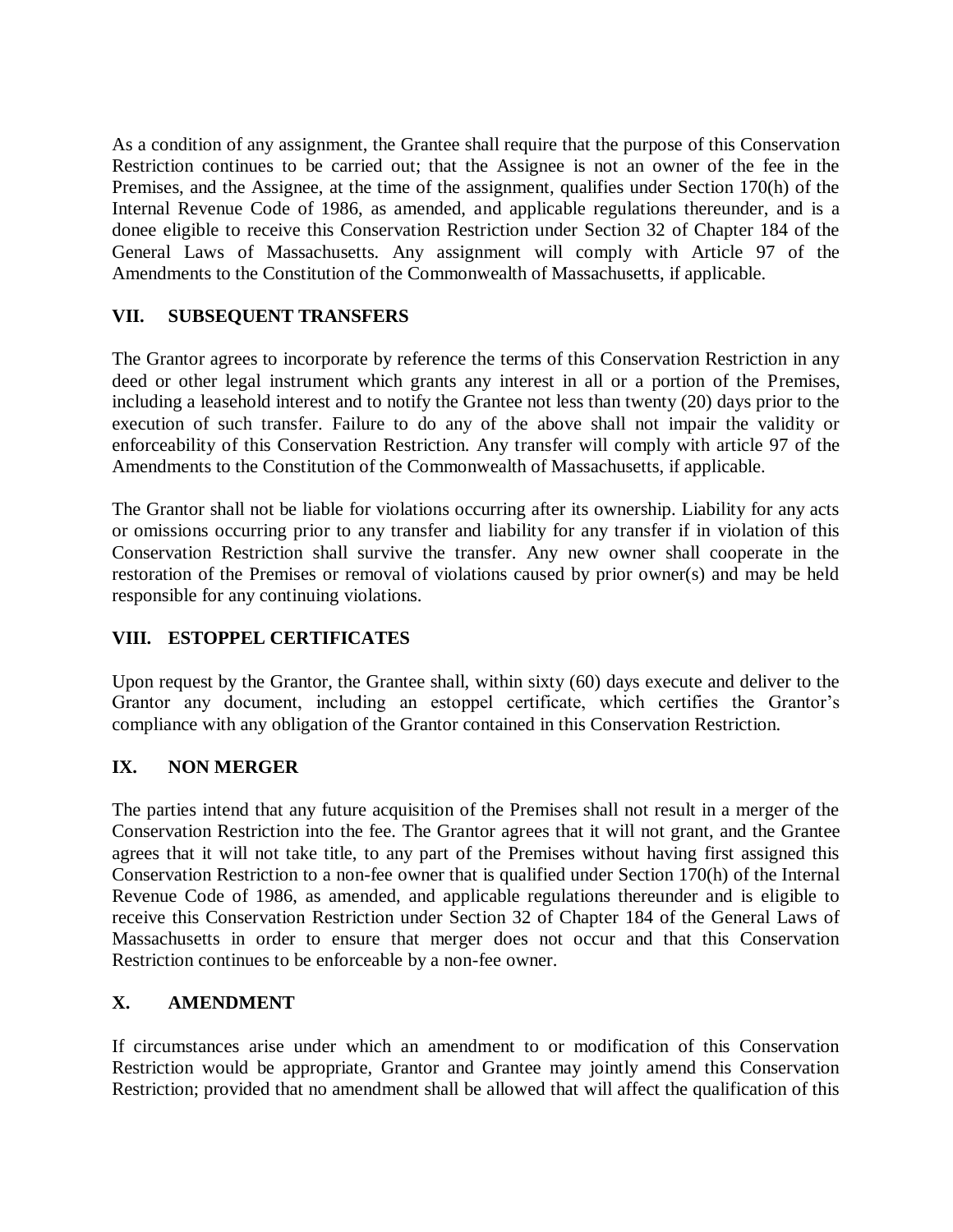Conservation Restriction or the status of Grantee under any applicable laws, including Section 170(h) of the Internal Revenue Code of 1986, as amended, or Sections 31-33 of Chapter 184 of the General laws of Massachusetts. Any amendments to this conservation restriction shall occur only in exceptional circumstances. The Grantee will consider amendments only to correct an error or oversight, to clarify an ambiguity, or where there is a net gain in conservation value. All expenses of all parties in considering and/or implementing an amendment shall be borne by the persons or entity seeking the amendment. Any amendment shall be consistent with the purposes of this Conservation Restriction, shall not affect its perpetual duration, shall be approved by the Secretary of Energy and Environmental Affairs and if applicable, shall comply with the provisions of Art. 97 of the Amendments to the Massachusetts Constitution, and any gifts, grants or funding requirements. Any amendment shall be recorded in the Middlesex South District Registry of Deeds.

# **XI. EFFECTIVE DATE**

This Conservation Restriction shall be effective when the Grantor and the Grantee have executed it, the administrative approvals required by Section 32 of Chapter 184 of the General Laws have been obtained, and it has been recorded in a timely manner in the Middlesex South District Registry of Deeds.

# **XII. NOTICES**

Any notice, demand, request, consent, approval or communication that either party desires or is required to give to the other shall be in writing and either served personally or sent by first class mail, postage pre-paid, addressed as follows:

| To Grantor: | Reading Council for Girls, Inc.<br>c/o Latham Law Offices LLC<br>643 Main Street<br>Reading, MA 02867 |
|-------------|-------------------------------------------------------------------------------------------------------|
| To Grantee: | <b>Town of Reading Conservation Commission</b><br>Town Hall<br>16 Lowell Street<br>Reading, MA 01867  |
| To Lessee:  | Girl Scouts of Eastern Massachusetts, Inc.<br>420 Boylston Street, Suite 505<br>Boston, MA 02116      |

or to such other address as any of the above parties, or their successors in interest, shall designate from time to time by written notice to the other or, if notice is returned to sender, to an address that is reasonably ascertainable by the parties.

# **XIII. GENERAL PROVISIONS**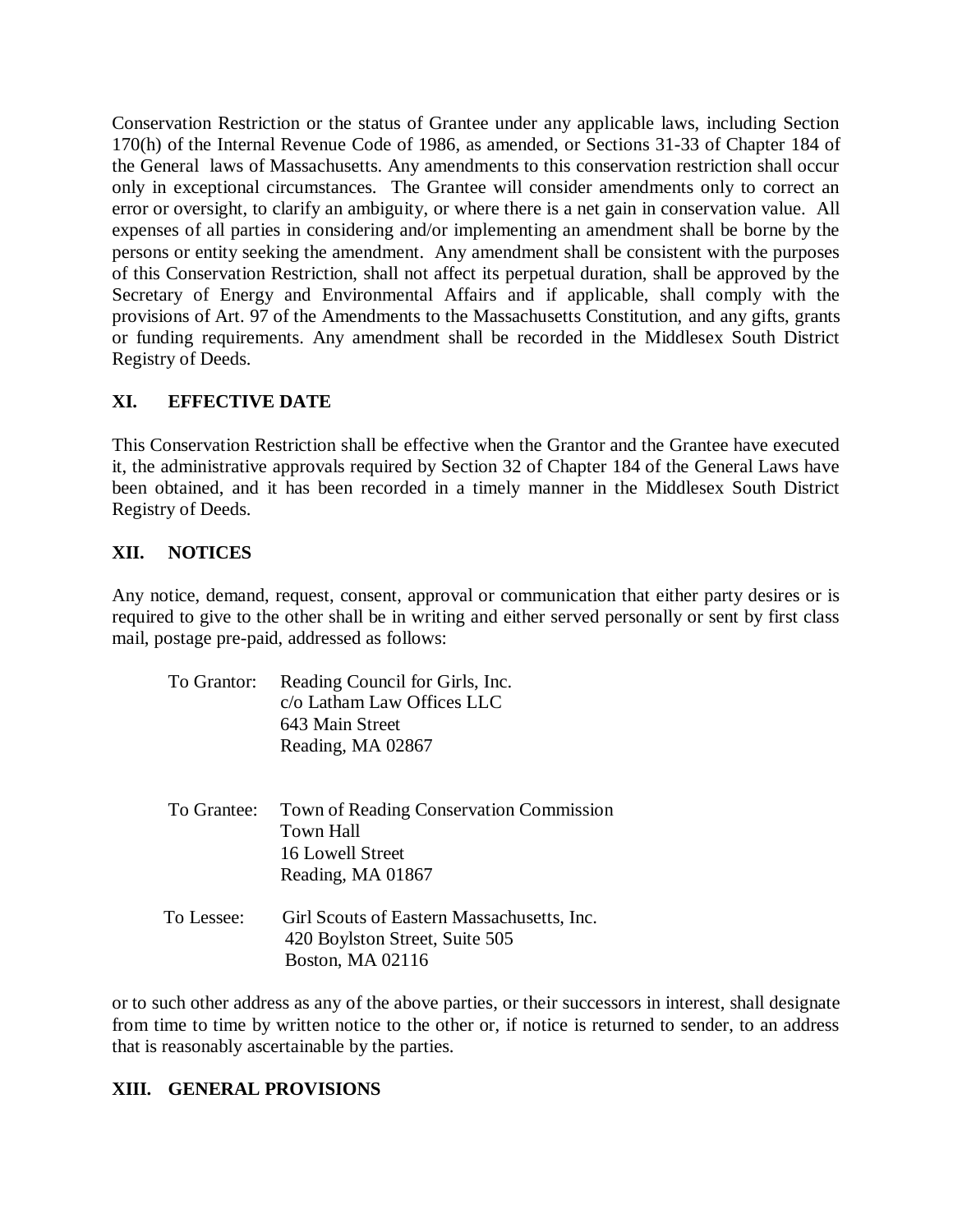A. Controlling Law. The interpretation and performance of this Conservation Restriction shall be governed by the laws of the Commonwealth of Massachusetts.

B. Liberal Construction. Any general rule of construction to the contrary notwithstanding, this Conservation Restriction shall be liberally construed in favor of the grant to effect the purpose of this Conservation Restriction and the policy and purposes of Massachusetts General Laws Chapter 184, Sections 31-33. If any provision in this instrument is found to be ambiguous, any interpretation consistent with the purpose of this Conservation Restriction that would render the provision valid shall be favored over any interpretation that would render it invalid.

C. Severability. If any provision of this Conservation Restriction or the application thereof to any person or circumstance is found to be invalid, the remainder of the provision of this Conservation Restriction shall not be affected thereby.

D. Entire Agreement. This instrument sets forth the entire agreement of the parties with respect to this Conservation Restriction and supersedes all prior discussions, negotiations, understandings or agreements relating to the Conservation Restriction, all of which are merged herein.

# **XIV. MISCELLANEOUS**

A. Pre-existing Public Rights. Approval of this Conservation Restriction pursuant to M.G.L. Chapter 184, Section 32 by any municipal officials and by the Secretary of Energy and Environmental Affairs is not to be construed as representing the existence or non-existence of any pre-existing rights of the public, if any, in and to the Premises, and any such pre-existing rights of the public, if any, are not affected by the granting of this Conservation Restriction.

# B. Homestead

The Grantor hereby releases, agrees to waive, subordinate, and release any and all Massachusetts General Law Chapter 188 Homestead rights it may have in favor of this Conservation Restriction with respect to any portion of the Premises affected by this Conservation Restriction, and hereby agrees to execute, deliver and/or record any and all instruments necessary to effectuate such waiver, subordination and release. In all other respects, the Grantor reserves and retains any and all Homestead rights, subject to this Conservation Restriction, pursuant to M.G.L. c. 188 10 (e).

C. The Grantor shall record at the appropriate Registry of Deeds simultaneously with this Conservation Restriction all documents necessary to subordinate any mortgage, promissory note, loan, lien, equity credit line, refinance assignment of mortgage, lease, financing statement or any other agreement which gives rise to a surety interest affecting the Premises.

D. This Conservation Restriction is established with notice of the existing lease between Girl Scouts of Eastern Massachusetts, Inc., as tenant, and Reading Council for Girls, Inc., as Landlord, dated September 10, 2015, the term of which is 30 years, and includes a 30-year option to renew by the tenant. Upon recording of this Conservation Restriction, the Grantor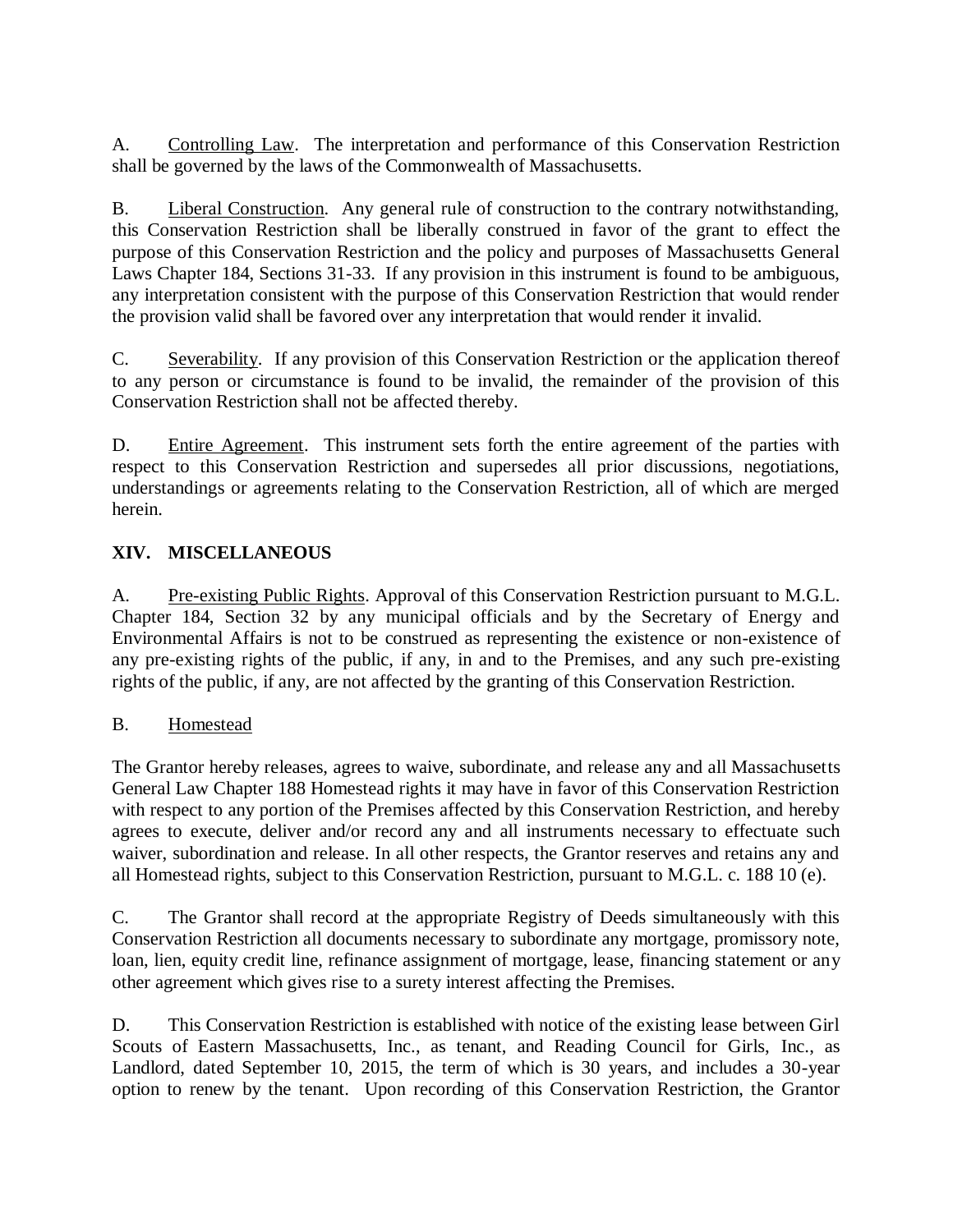intends to transfer the fee interest in the Premises to Girl Scouts of Eastern Massachusetts, Inc., subject to this Conservation Restriction.

E. Attached hereto and incorporated herein by reference are the following:

### Signature pages:

Grantor Grantee Acceptance Approval by Town of Reading Select Board Approval of the Secretary of Energy and Environmental Affairs.

### Exhibits:

Exhibit A: Legal Description of the Premises Survey Plan: Reduced Copy of Plan of the Premises Exhibit B: Authorizing Vote of the Grantor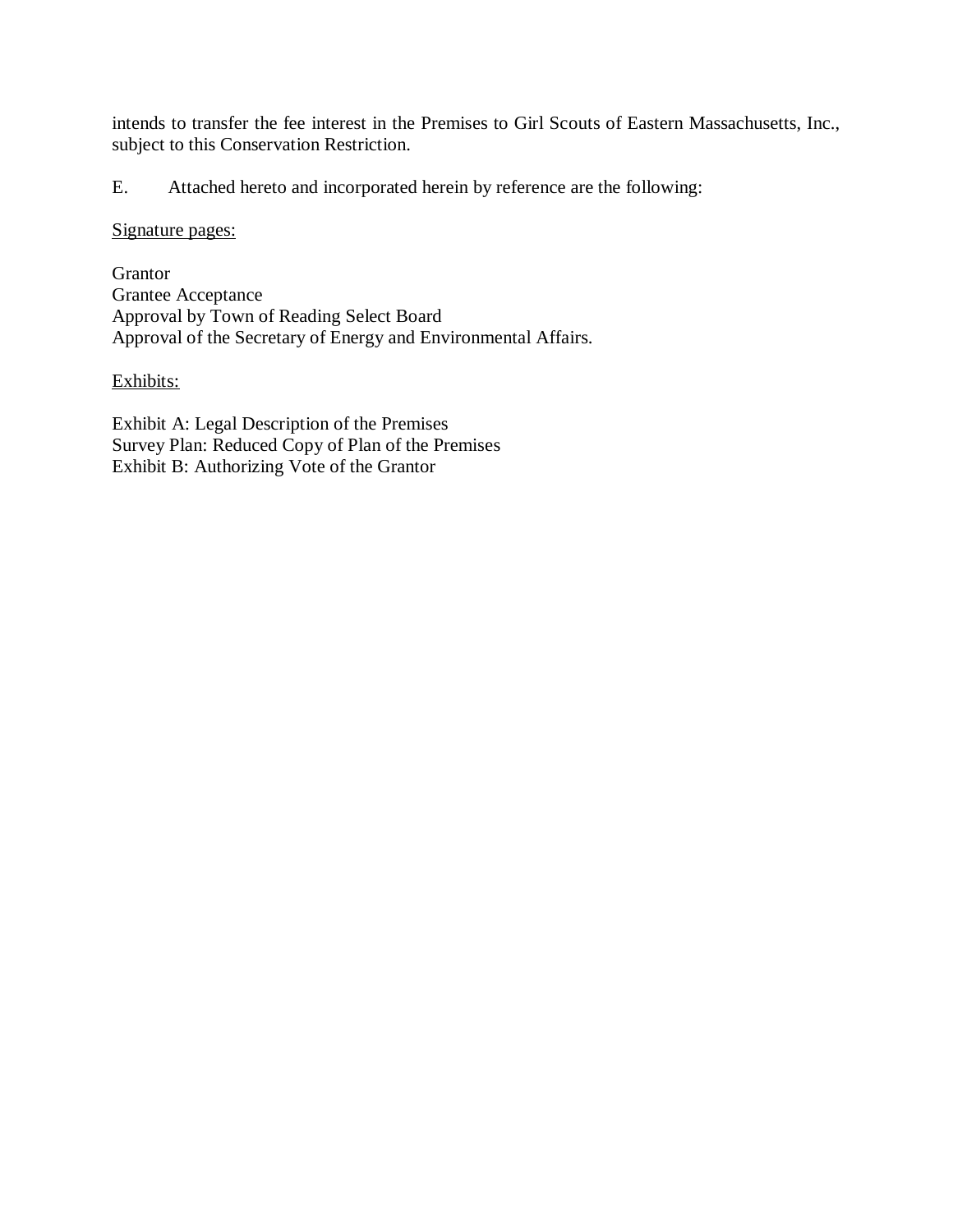WITNESS my hand and seal this \_\_\_\_day of \_\_\_\_\_\_\_\_\_\_\_\_\_\_\_\_\_\_, 2020.

Reading Council for Girls, Inc.

By **Example 20** 

### COMMONWEALTH OF MASSACHUSETTS

Middlesex, ss:

On this day of 12020, before me, the undersigned notary public, personally appeared , as \_\_\_\_\_\_\_\_\_\_\_\_\_\_\_\_ of The Reading Council for Girls, Inc., and proved to me through satisfactory evidence of identification which was a Massachusetts driver's license to be the person whose name is signed on the proceeding or attached document, and acknowledged to me that he/she signed it voluntarily for its stated purpose on behalf of The Reading Council for Girls, Inc.

> \_\_\_\_\_\_\_\_\_\_\_\_\_\_\_\_\_\_\_\_\_\_\_\_\_\_\_\_\_\_ Notary Public My Commission Expires:

8.11.20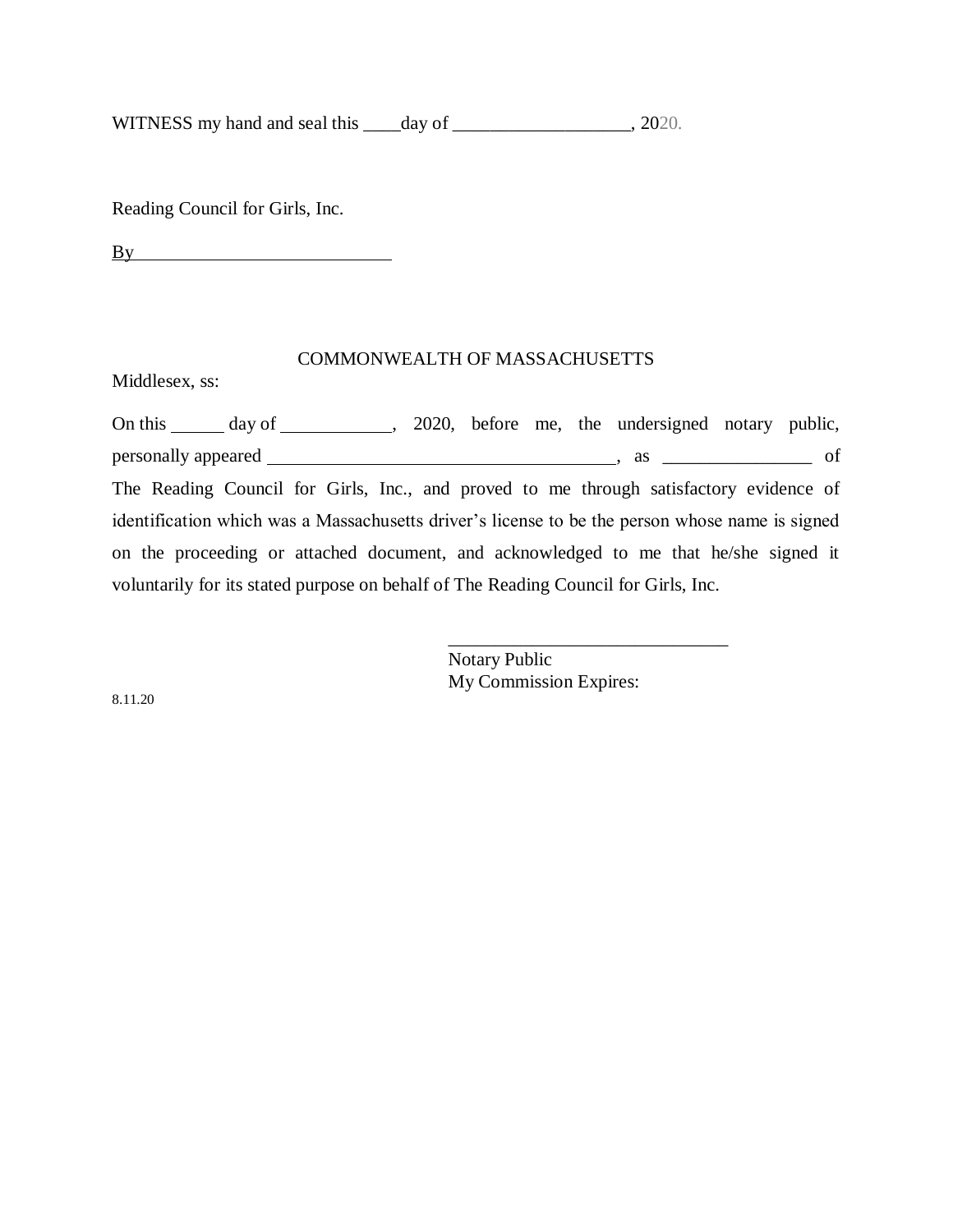### **ACCEPTANCE OF GRANT BY TOWN OF READING CONSERVATION COMMISSION**

We, the undersigned, being a majority of the Conservation Commission of the Town of Reading, Massachusetts, hereby certify that at a public meeting duly held on \_\_\_\_\_\_\_\_\_\_\_\_\_\_, 2020, the Conservation Commission voted to approve and accept the foregoing Conservation Restriction from Reading Council for Girls, Inc., pursuant to M.G.L. Chapter 184 Section 32 and Chapter 40 Section 8C.

READING CONSERVATION COMMISSION:

Michael Flynn, Chair

Annika Scanlon, Vice Chair

Scott Keefe

Martha Moore

David Pinette

Carl Saccone

John Sullivan

### COMMONWEALTH OF MASSACHUSETTS

Middlesex, ss:

| On this                     | day of |  |  |  | 2020, before me, the undersigned notary |  |
|-----------------------------|--------|--|--|--|-----------------------------------------|--|
| public, personally appeared |        |  |  |  | and proved to me                        |  |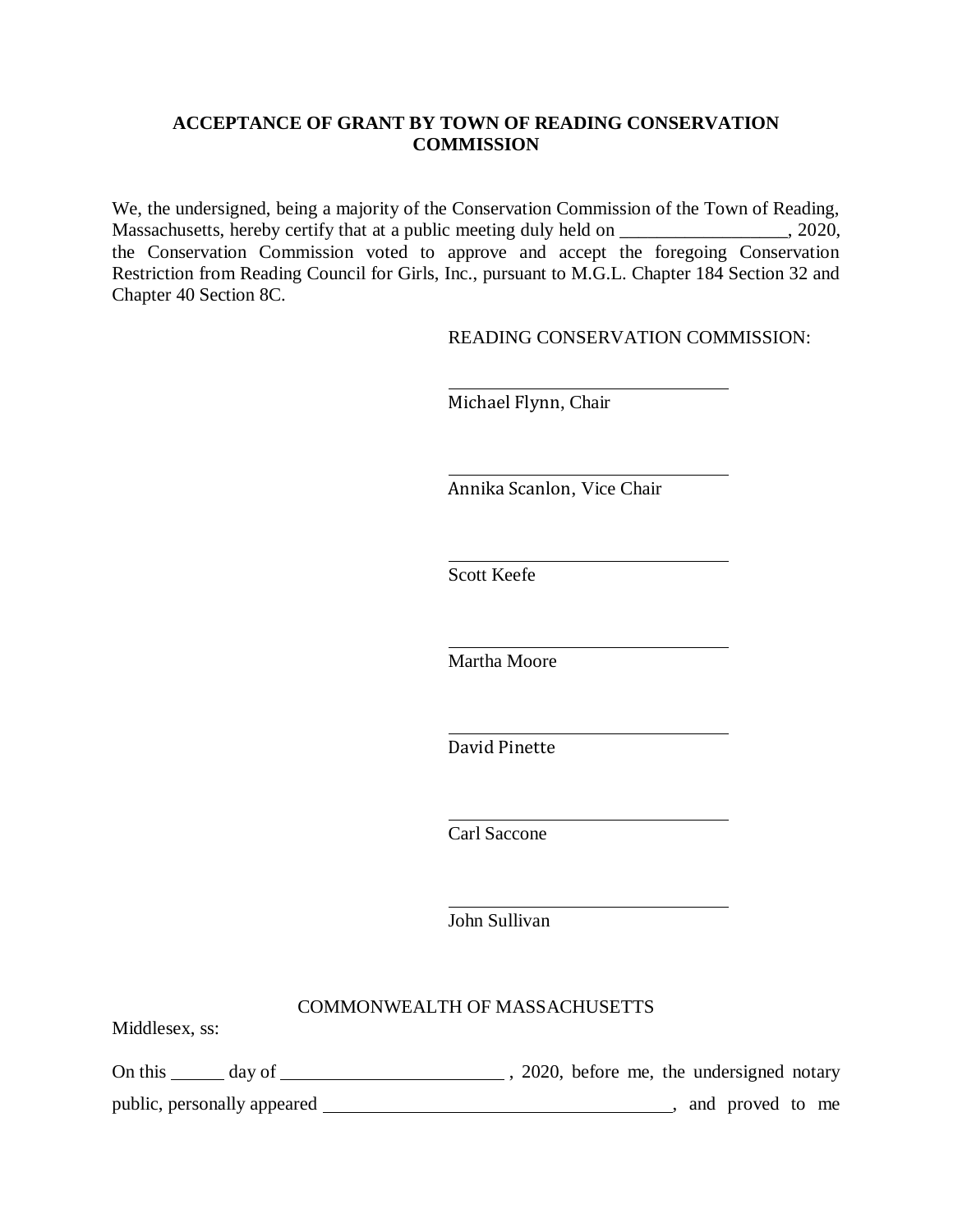through satisfactory evidence of identification which was \_\_\_\_\_\_\_\_\_\_\_\_\_\_\_\_\_\_\_\_\_\_\_\_\_\_\_\_\_\_

to be the person whose name is signed on the proceeding or attached document, and acknowledged to me that he signed it voluntarily for its stated purpose.

> Notary Public My Commission Expires:

\_\_\_\_\_\_\_\_\_\_\_\_\_\_\_\_\_\_\_\_\_\_\_\_\_\_\_\_\_\_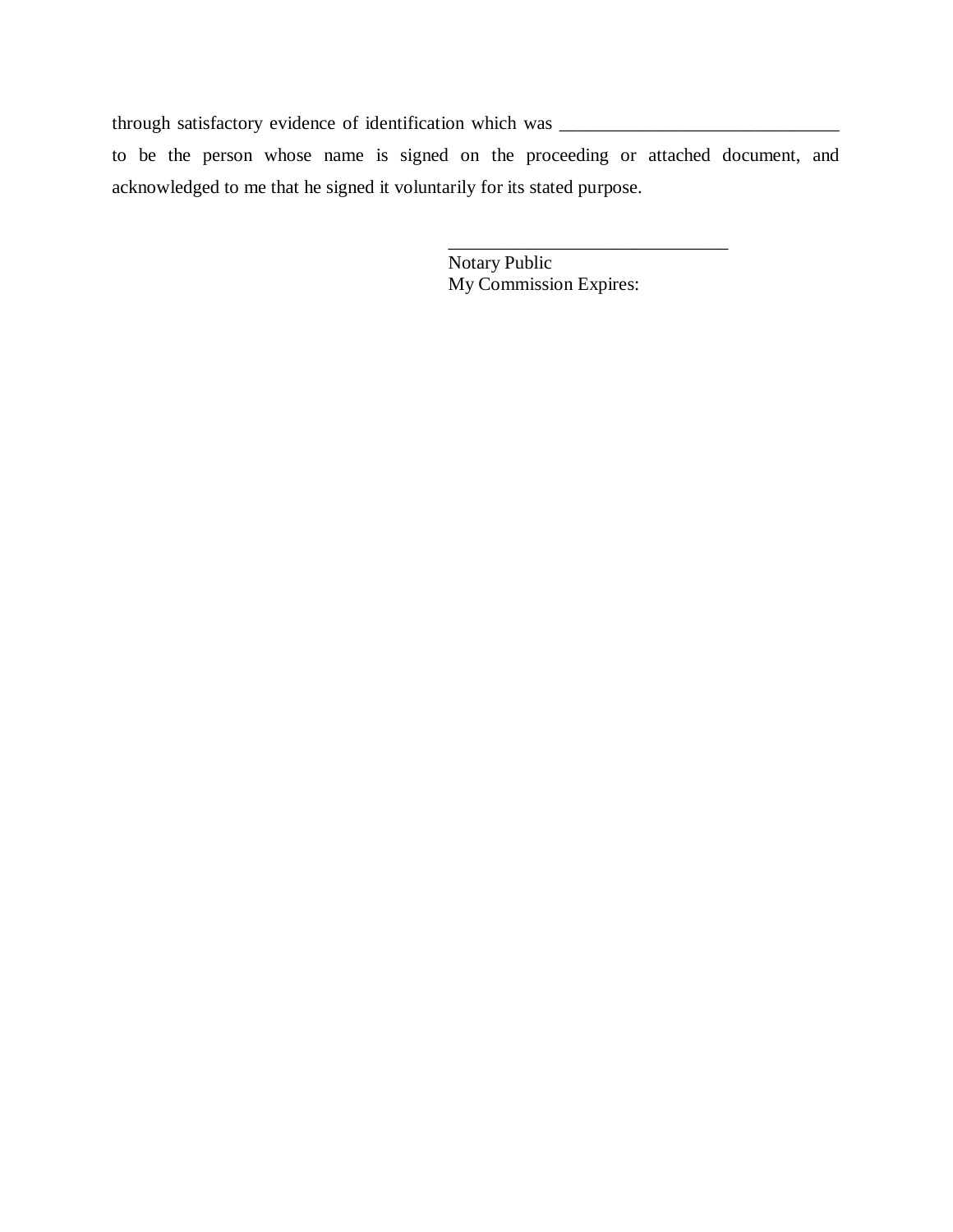#### **APPROVAL OF TOWN OF READING SELECT BOARD**

We, the undersigned, being a majority of the Select Board of the Town of Reading, hereby certify that at a public meeting duly held on \_\_\_\_\_\_\_\_\_, 2020, the Select Board voted to approve the foregoing Conservation Restriction from the Reading Council For Girls, Inc. to the Town of Reading, acting by and through its Conservation Commission in the public interest pursuant to Section 32 of Chapter 184 of the General Laws of Massachusetts.

### TOWN OF READING SELECT BOARD:

Mark L. Dockser, Chair

Anne D. J. [Landry](mailto:anne.landry@ci.reading.ma.us), Vice Chair

Carlo [Bacci](mailto:carlo.bacci@ci.reading.ma.us)

Karen [Herrick](mailto:karen.herrick@ci.reading.ma.us)

Vanessa I [Alvarado](mailto:vanessa.alvarado@ci.reading.ma.us)

# COMMONWEALTH OF MASSACHUSETTS

Middlesex, ss:

On this day of , 2020, before me, the undersigned notary public, personally appeared , and proved to me through satisfactory evidence of identification which was to be the person whose name is signed on the proceeding or attached document, and acknowledged to me that he signed it voluntarily for its stated purpose.

> Notary Public My Commission Expires:

\_\_\_\_\_\_\_\_\_\_\_\_\_\_\_\_\_\_\_\_\_\_\_\_\_\_\_\_\_\_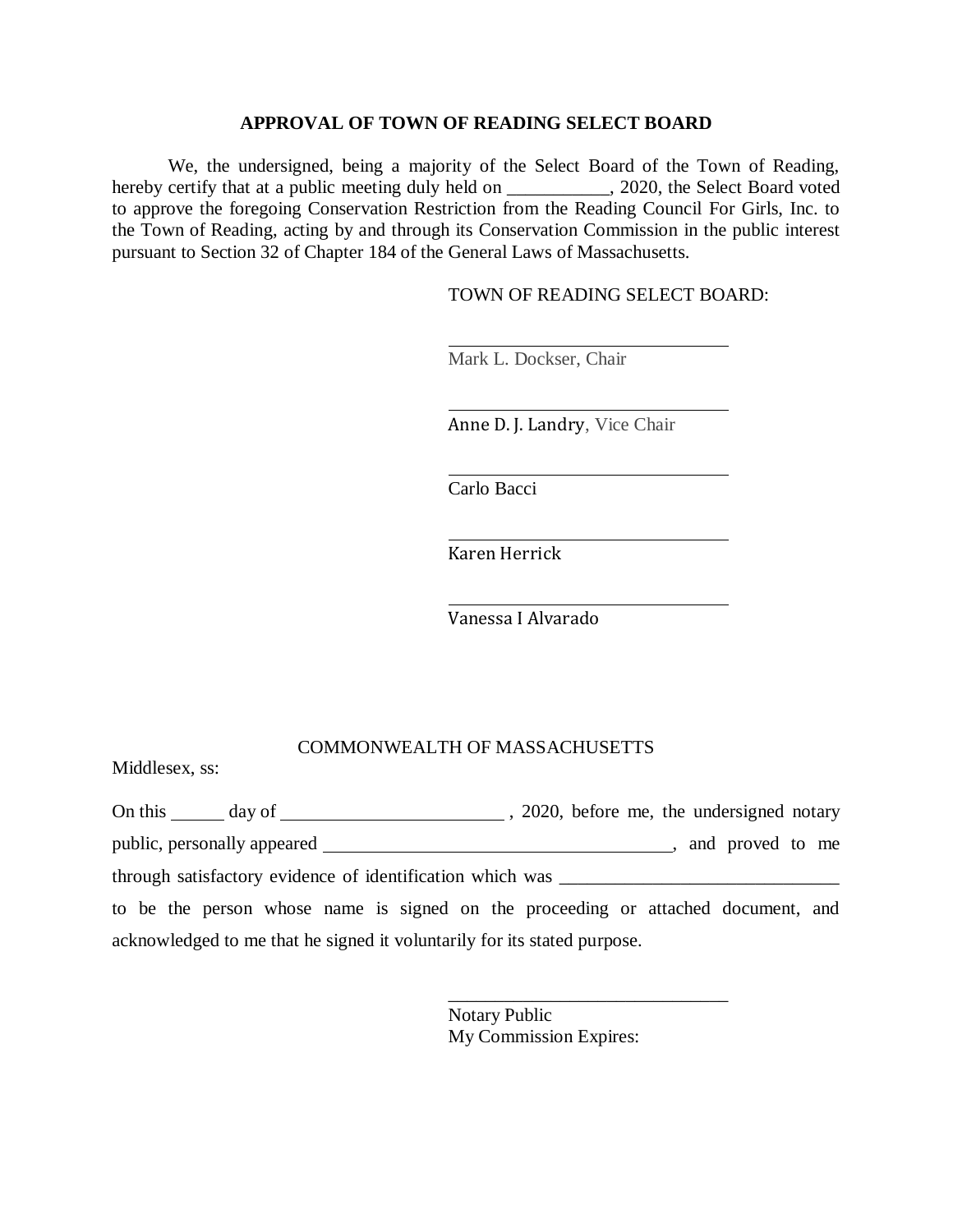### **APPROVAL BY SECRETARY OF ENERGY AND ENVIRONMENTAL AFFAIRS COMMONWEALTH OF MASSACHUSETTS**

The undersigned, Secretary of Energy and Environmental Affairs of the Commonwealth of Massachusetts, hereby certifies that the foregoing Conservation Restriction from the Reading Council For Girls, Inc. to the Town of Reading, Massachusetts, acting by and through its Conservation Commission has been approved in the public interest pursuant to Massachusetts General Laws, Chapter 184, Section 32.

Dated: \_\_\_\_\_\_\_\_\_\_\_\_\_\_\_\_, 2020

KAHTLEEN A. THEOHARIDES Secretary of Energy and Environmental Affairs

### COMMONWEALTH OF MASSACHUSETTS

SUFFOLK, ss:

|                                                                                  | public, personally appeared KAHTLEEN A. THEOHARIDES, and proved to me through              |
|----------------------------------------------------------------------------------|--------------------------------------------------------------------------------------------|
| satisfactory evidence of identification which was ______________________________ | to be the                                                                                  |
|                                                                                  | person whose name is signed on the proceeding or attached document, and acknowledged to me |
| that she signed it voluntarily for its stated purpose.                           |                                                                                            |

Notary Public My Commission Expires:

\_\_\_\_\_\_\_\_\_\_\_\_\_\_\_\_\_\_\_\_\_\_\_\_\_\_\_\_\_\_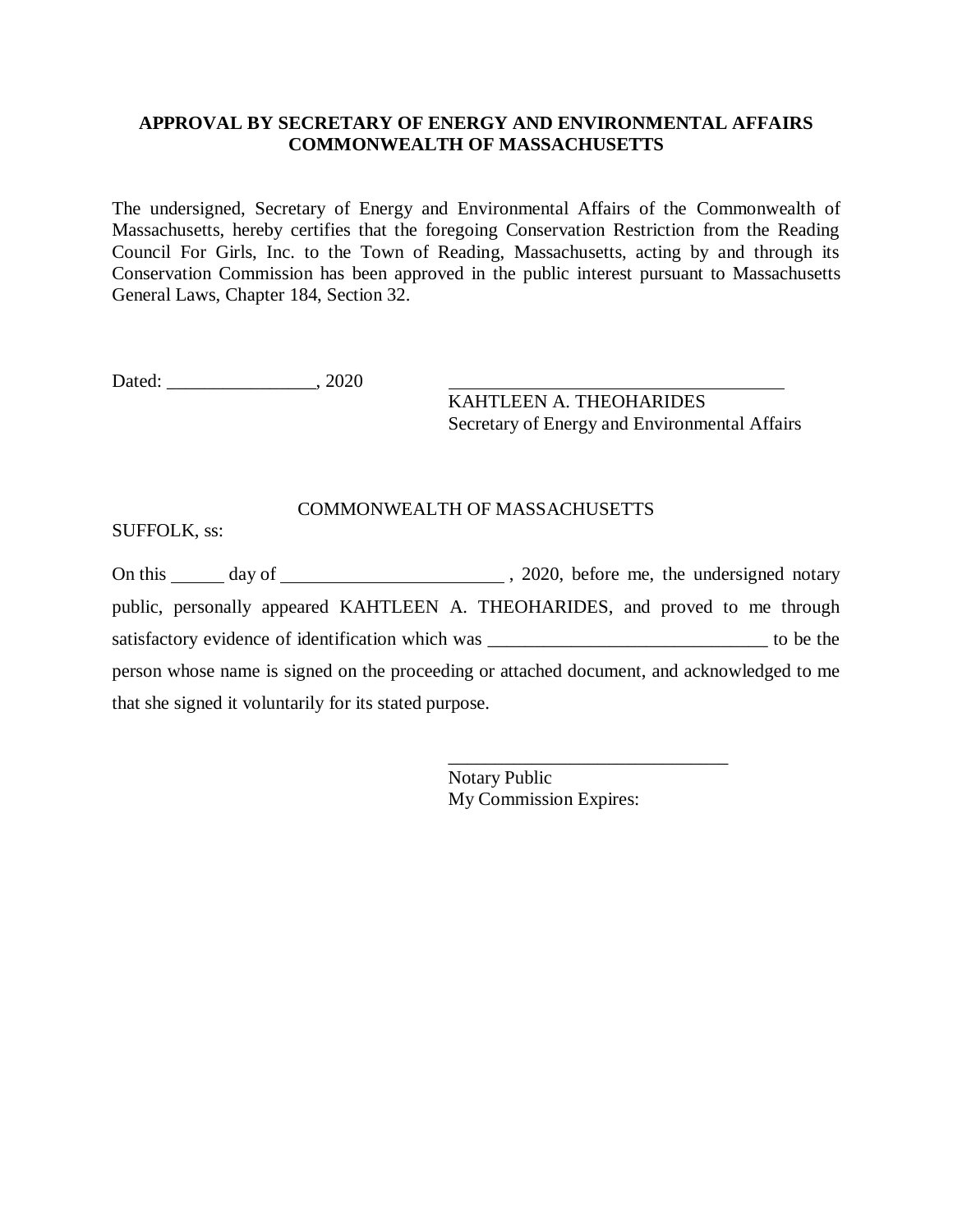# **EXHIBIT A**

### Legal Description of Premises

The Premises is shown as LOT AREA 349,551 +/- S.F., 8.03 ACRES on the plan entitled "Plan of Land, 29 Rice Road, Reading, MA; Scale: 1"=40'; Date: March 27, 2019. SHOWING CONSERVATION RESTRICTION AREA & RECREATION RESTRICTION AREA; Williams & Sparages; recorded at the Middlesex South District Registry of Deeds as Plan No.  $\frac{1}{\sqrt{1-\frac{1}{2}}}\cdot \frac{1}{\sqrt{1-\frac{1}{2}}}\cdot \frac{1}{\sqrt{1-\frac{1}{2}}}\cdot \frac{1}{\sqrt{1-\frac{1}{2}}}\cdot \frac{1}{\sqrt{1-\frac{1}{2}}}\cdot \frac{1}{\sqrt{1-\frac{1}{2}}}\cdot \frac{1}{\sqrt{1-\frac{1}{2}}}\cdot \frac{1}{\sqrt{1-\frac{1}{2}}}\cdot \frac{1}{\sqrt{1-\frac{1}{2}}}\cdot \frac{1}{\sqrt{1-\frac{1}{2}}}\cdot \frac{1}{\sqrt{1-\frac{1}{2}}}\cdot \frac{1}{\sqrt{1-\frac{1}{2}}}\cdot \frac{1$ 

The *Wetland Conservation Restriction Area* is so identified on the above-referenced plan and is bounded and described as follows:

| Easterly      | by the Recreation Restriction Area, 74.16;                                      |
|---------------|---------------------------------------------------------------------------------|
| Southeasterly | by the Recreation Restriction Area by various courses, 181.67', 52.87', 58.15', |
|               | 85.85', 78.83' and 172.67';                                                     |
| Northeasterly | by the Recreation Restriction Area, 209.95;                                     |
| Easterly      | by the Recreation Restriction Area, 70.16';                                     |
| Northeasterly | by the Recreation Restriction Area by two courses, 127.06' and 90.47';          |
| Northwesterly | by the Recreation Restriction Area by two courses, 224.47' and 95.16';          |
| Easterly      | by Rice Road, $44.71$ ;                                                         |
| Southeasterly | by land now or formerly of the Town of Reading, by three courses, 11.86'.       |
|               | $60.72$ ', 248.35';                                                             |
| Southwesterly | by two courses by land now or formerly of the Town of Reading and Gerald $\&$   |
|               | Patricia Lee, 100.30' and 145.22';                                              |
| Westerly      | by land now or formerly of the Town of Reading, 80.62';                         |
| Southwesterly | by land now or formerly of the Town of Reading by two courses, 319.45' and      |
|               | $30.12$ ;                                                                       |
| Northwesterly | by land of others by three courses, 148.34, 368.65, and 325.85.                 |
|               |                                                                                 |

The Wetland Conservation Restriction Area contains 85,238 square feet, more or less; being 1.96 acres, more or less.

The *Recreation Restriction Area* is so identified on the above-referenced plan and is bounded and described as follows:

| Easterly                    | by Rice Road in various courses, $253.27$ , $85.26$ and $285.37$ ;                                                        |
|-----------------------------|---------------------------------------------------------------------------------------------------------------------------|
| Southeasterly<br>$224.47$ ; | by the Wetland Conservation Restriction Area by two courses, 95.16' and                                                   |
| Southwesterly               | by the Wetland Conservation Restriction Area in two courses, 90.47' and<br>$127.06$ ;                                     |
| Westerly                    | by the Wetland Conservation Restriction Area, 70.16;                                                                      |
| Southwesterly               | by the Wetland Conservation Restriction Area, 209.96';                                                                    |
| Northwesterly               | by the Wetland Conservation Restriction Area by various courses, 172.67',<br>78.83', 85.85', 58.15', 52.87', and 181.67'; |